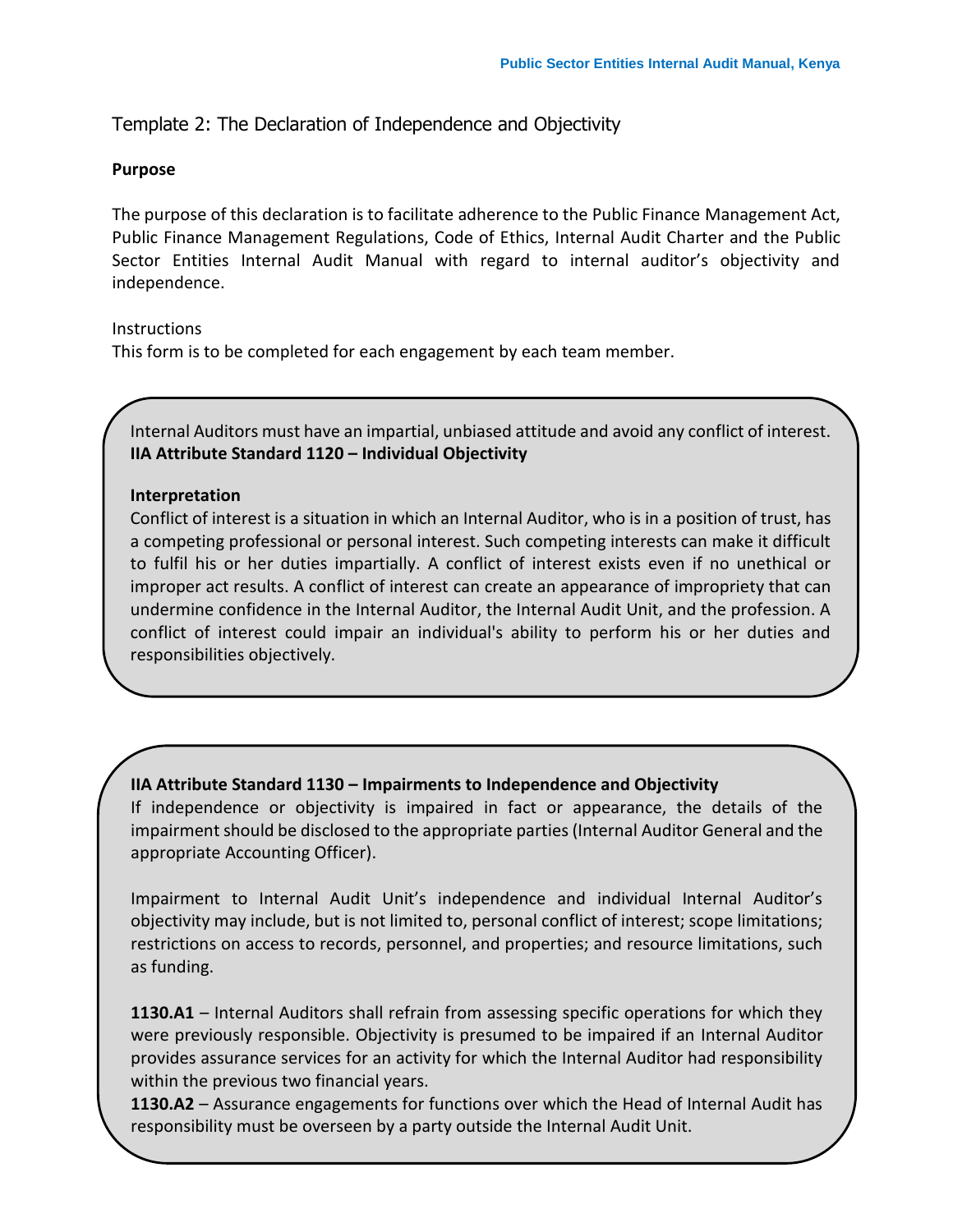### **Declaration**

I the undersigned declare that:

- 1. I shall not participate in any activity or relationship that may impair or be presumed to impair my unbiased assessment of any internal audit and related activities that I am involved in at the Entity. This participation includes those activities or relationships that may be in conflict with the interests of the Entity.
- 2. I shall not accept any gift inducements or other benefits from the auditees or their suppliers and other third parties that will impair or be presumed to impair my professional judgement.
- 3. I shall disclose all material facts known to us that, if not disclosed, may distort the reporting activities under review.
- 4. I shall disclose all material facts on my previous involvement in a decision-making or management capacity that impacted the current operations of the process or entity being reviewed.
- 5. I shall not have pre-determined views towards individuals, groups, organizations, or objectives of a particular program or activity that could bias the review.
- 6. I shall disclose any financial interest, direct or indirect, in the area or process to be audited or its major suppliers or customers.
- 7. I shall disclose any professional, personal, political, or financial relationships that might limit the extent of inquiry, limit disclosure, or to weaken audit findings in any way.
- 8. I shall disclose any intimidation and threats, social pressure, cultural and other biases.
- 9. I shall have an impartial, unbiased attitude and avoid and declare conflicts of interest.
- 10. I shall not use any information obtained in the course of the audit work for personal gain

If you have any relative employed in the area to be reviewed, complete the following:

| Name of relative | Relationship | Position |
|------------------|--------------|----------|
|------------------|--------------|----------|

If my independence or objectivity is impaired, in fact or appearance, the details of the impairment will be disclosed to the Head of Internal Audit Unit or his / her designate. The nature of the disclosure will depend upon the impairment.

| Declare (Yes/No) | Any Impairment to Remarks (If yes, document the impairment) |  |
|------------------|-------------------------------------------------------------|--|
|                  |                                                             |  |
|                  |                                                             |  |
|                  |                                                             |  |
|                  |                                                             |  |
|                  |                                                             |  |
|                  |                                                             |  |
|                  |                                                             |  |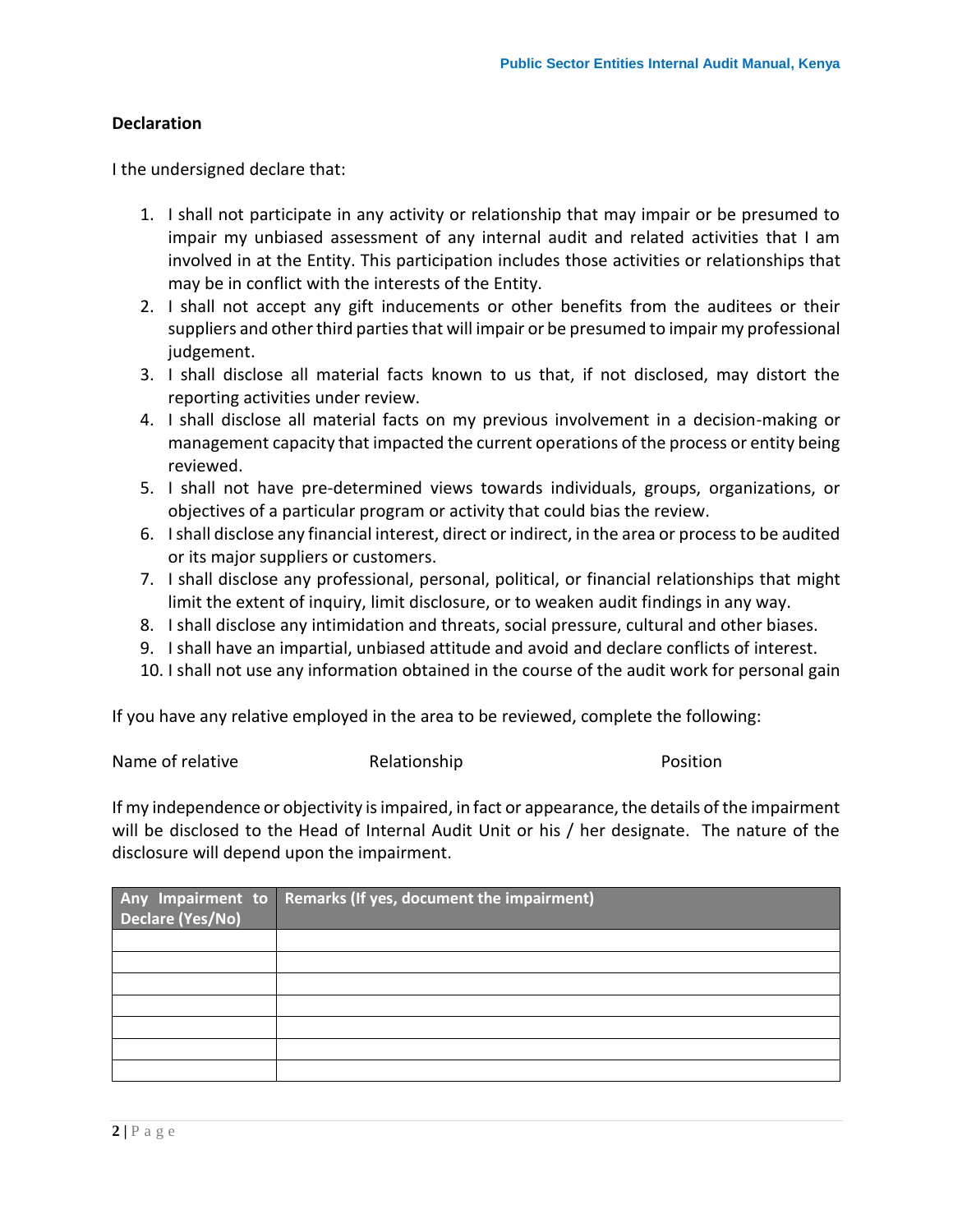By my signature below, I certify that I have disclosed below or by attachment to this statement any personal impairment of which I am aware and which might be perceived to impair my objectivity in relation to the engagement. In addition, I have been informed of the independence and objectivity standards of the International standards for the professional practice of internal auditing issued by The Institute of Internal Auditors. In the event that my objectivity or independence in relation to the area under review becomes impaired, I understand it is my responsibility to inform my immediate supervisor of the relevant circumstances. In addition, I have knowledge of and will abide by the Code of Ethics of Internal Auditors.

Name Date **Signature** Signature Date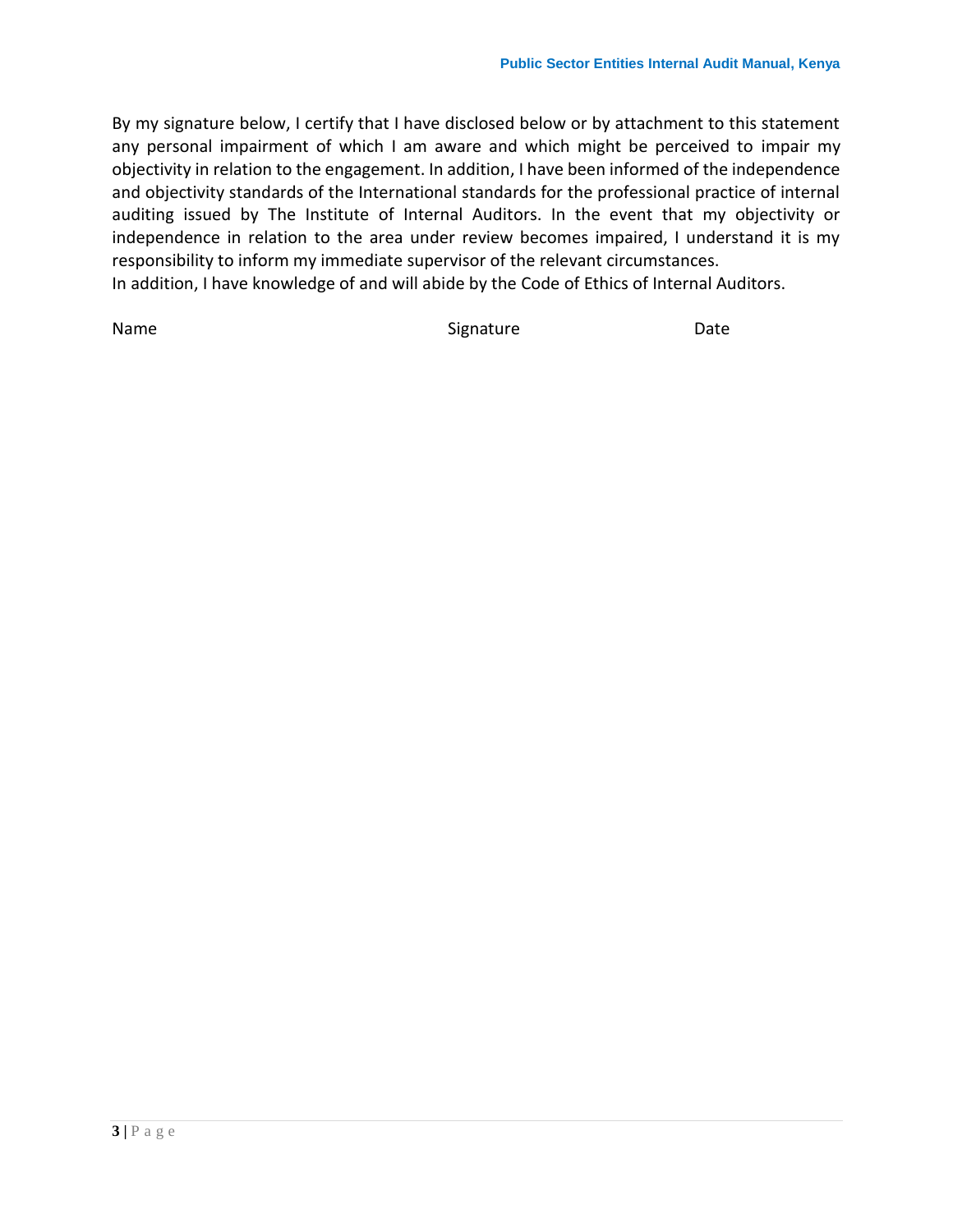# **CONFLICT OF INTEREST FORM**

| team<br>tasked<br>to                                                                                                                                                                                                          |                   |
|-------------------------------------------------------------------------------------------------------------------------------------------------------------------------------------------------------------------------------|-------------------|
|                                                                                                                                                                                                                               |                   |
| being aware of the provisions of 46(1)(d) and 46(2) of the Leadership and Integrity Act, 2012 and<br>12(3) of the Public Officers Ethics Act, 2003 declare the following Conflict of Interest to the best<br>of my knowledge. |                   |
|                                                                                                                                                                                                                               |                   |
| Part 2: Description of the Conflict of Interest:<br>Do you have any conflict of interest<br>a)                                                                                                                                | <b>YES</b><br>NO. |
|                                                                                                                                                                                                                               |                   |
| b) If YES, describe the nature of the conflict of interest                                                                                                                                                                    |                   |
|                                                                                                                                                                                                                               |                   |
|                                                                                                                                                                                                                               |                   |
|                                                                                                                                                                                                                               |                   |
|                                                                                                                                                                                                                               |                   |
|                                                                                                                                                                                                                               |                   |
|                                                                                                                                                                                                                               |                   |
|                                                                                                                                                                                                                               |                   |
|                                                                                                                                                                                                                               |                   |
| Part 3: Declaration submitted to the Team Supervisor:                                                                                                                                                                         |                   |
| Remarks/Directions given by the supervisor for the Team Assignment                                                                                                                                                            |                   |
|                                                                                                                                                                                                                               |                   |
|                                                                                                                                                                                                                               |                   |
|                                                                                                                                                                                                                               |                   |
|                                                                                                                                                                                                                               |                   |
|                                                                                                                                                                                                                               |                   |
|                                                                                                                                                                                                                               |                   |
|                                                                                                                                                                                                                               |                   |
|                                                                                                                                                                                                                               |                   |
|                                                                                                                                                                                                                               |                   |